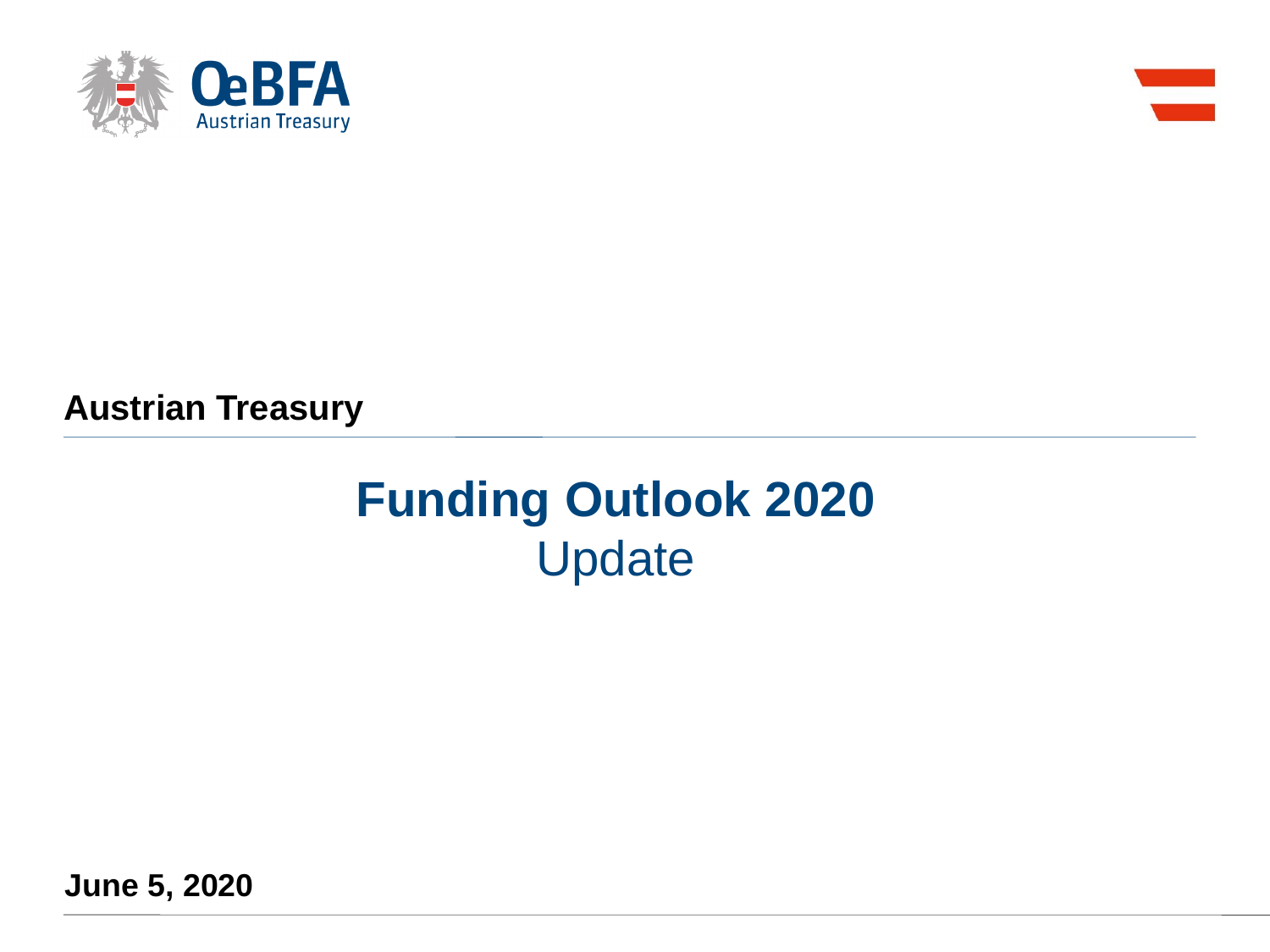



## **Funding 2020 – Revised Outlook**

**Total issuance including all instruments (RAGB, T-bills, EMTN, loans):**

**2020: around 60 bn EUR** *Previous estimate: 31 - 34 bn EUR (announced on December 5, 2019)*

**RAGB issuance 2020: minimum 35 bn EUR**

*Previous estimate: 18 - 21 bn EUR (announced on December 5, 2019)*

**T-Bills outstanding end-2020: minimum 16 bn EUR** *Outstanding as of end-2019: 7.4 bn EUR*

**2020:** 3 – 4 RAGB syndications *(previously: 1-2)*

As of June 4, 2020: **over 40%** of total funding programme **completed**  (thereof 23.8bn EUR via RAGBs)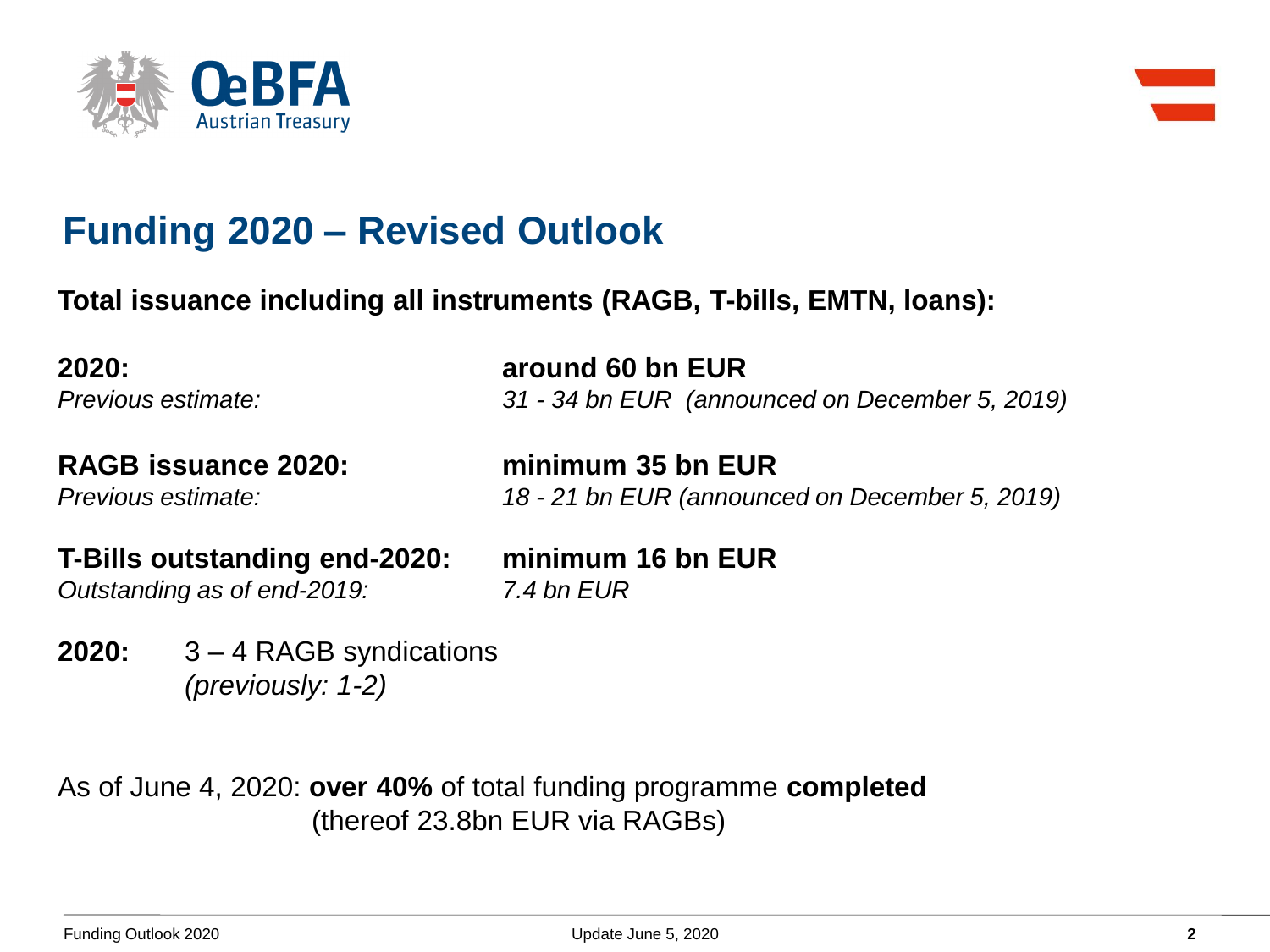



## **Funding 2020 – Upward revision solely due to COVID-19**

**Total gross funding volume 2010 – 2020e**



Note: All funding instruments including own quota of the Republic of Austria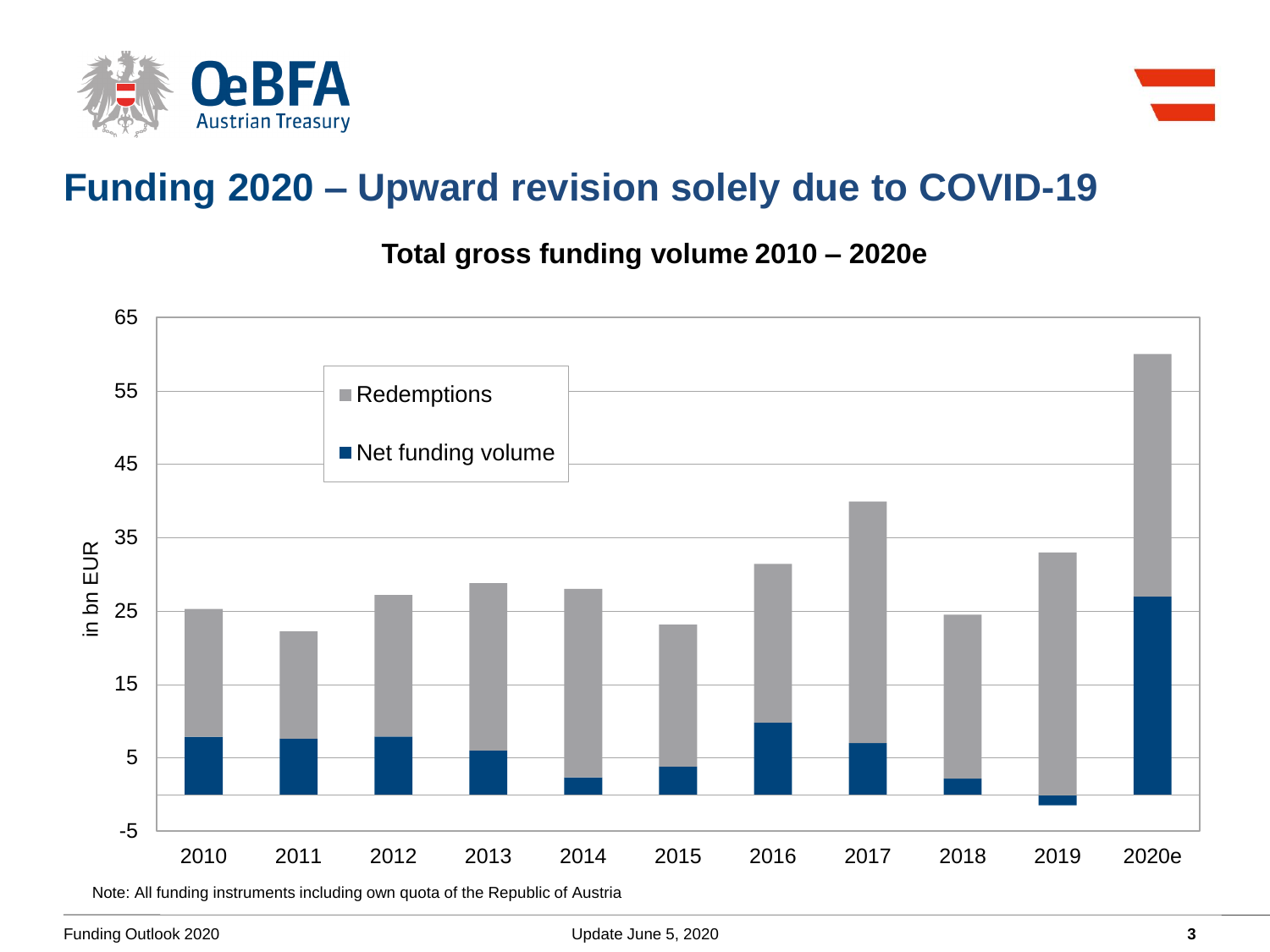



#### **Modification to RAGB auction annoucements**

| <b>Announcement</b> | <b>Auction date</b>  | <b>Value date</b> |
|---------------------|----------------------|-------------------|
| Jan 2               | Jan 7                | Jan 9             |
| Jan 28              | Feb 4                | Feb 6             |
| Feb 25              | Mar 3                | Mar 5             |
| Mar 31              | Apr 7                | Apr 9             |
| Apr 28              | May 5                | May 7             |
| May 26              | Jun 2                | Jun 4             |
| Jul 2 (Thursday)    | Jul 7                | Jul 9             |
| Jul 30 (Thursday)   | Aug 4 (reserve date) | Aug 6             |
| Sep 3 (Thursday)    | Sep 8                | Sep 10            |
| Oct 1 (Thursday)    | Oct 6                | Oct 8             |
| Oct 29 (Thursday)   | Nov 3                | Nov <sub>5</sub>  |
| Dec 3 (Thursday)    | Dec 9                | Dec 11            |

- Monthly auction dates remain unchanged (in general on Tuesdays) with results published on [www.oebfa.at](http://www.oebfa.at/)
- However, from July 2020 onwards **volume and tenors will be announced on Thursdays** in the week before the auction (previously Tuesdays)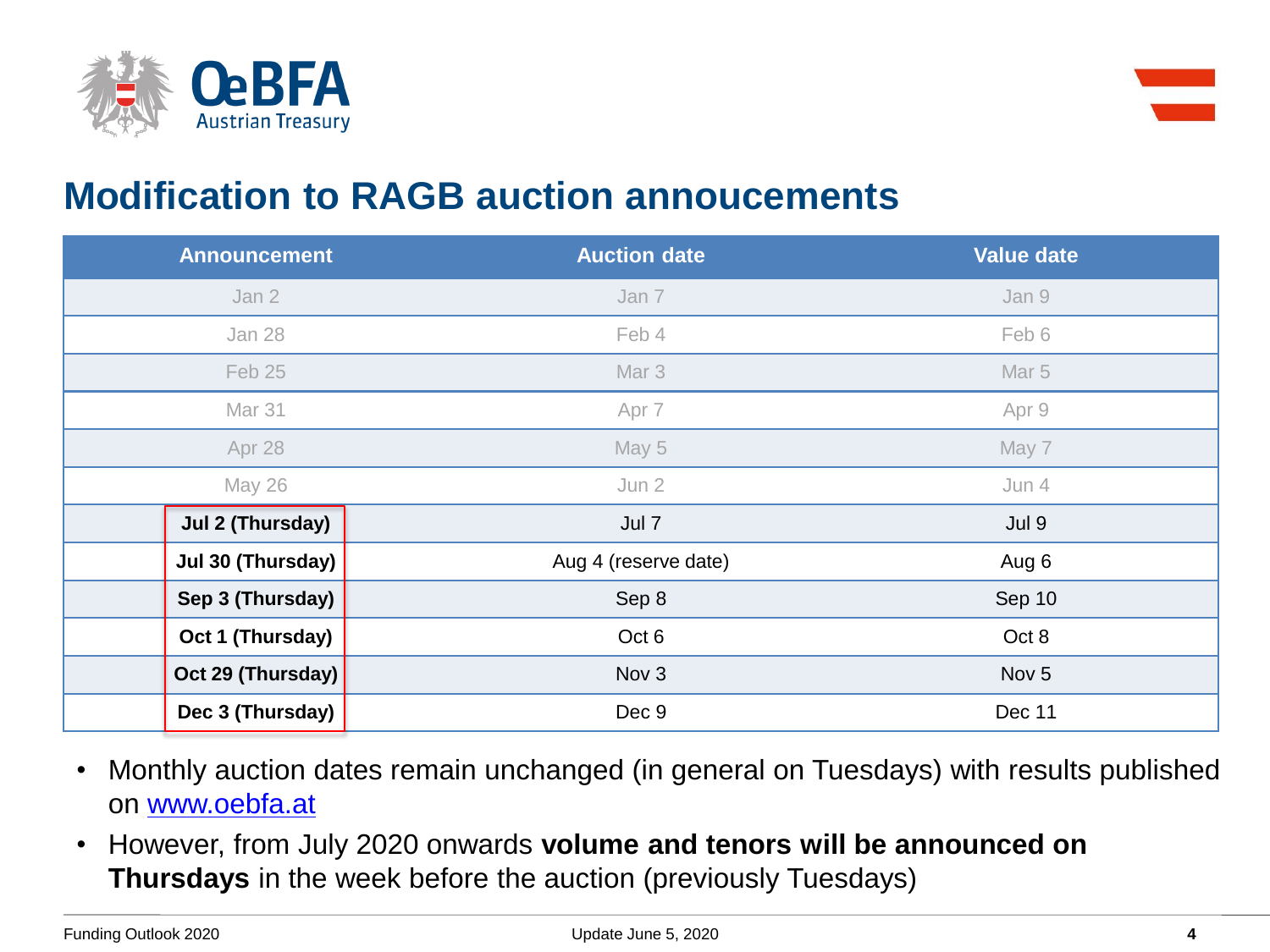



# **Cornerstones of Funding Strategy**



- Diversity of funding sources (geographically and by instruments)
- Financial flexibility (e.g. to address specific investor demand)
- Capitalizing on scarcity value and strong fundamentals
- Secondary market liquidity
- **Monthly auctions**
- 21 RAGB primary dealers, 18 ATB dealers
- One of the lowest debt rollover ratios
- Conservative debt management strategy
	- over 90% fixed rate
	- around 10% short-term debt
- No foreign currency risk
- Well-balanced maturity profile
- Reliability, Transparency, stability-oriented approach
- Rigorous Investor Relations Programme